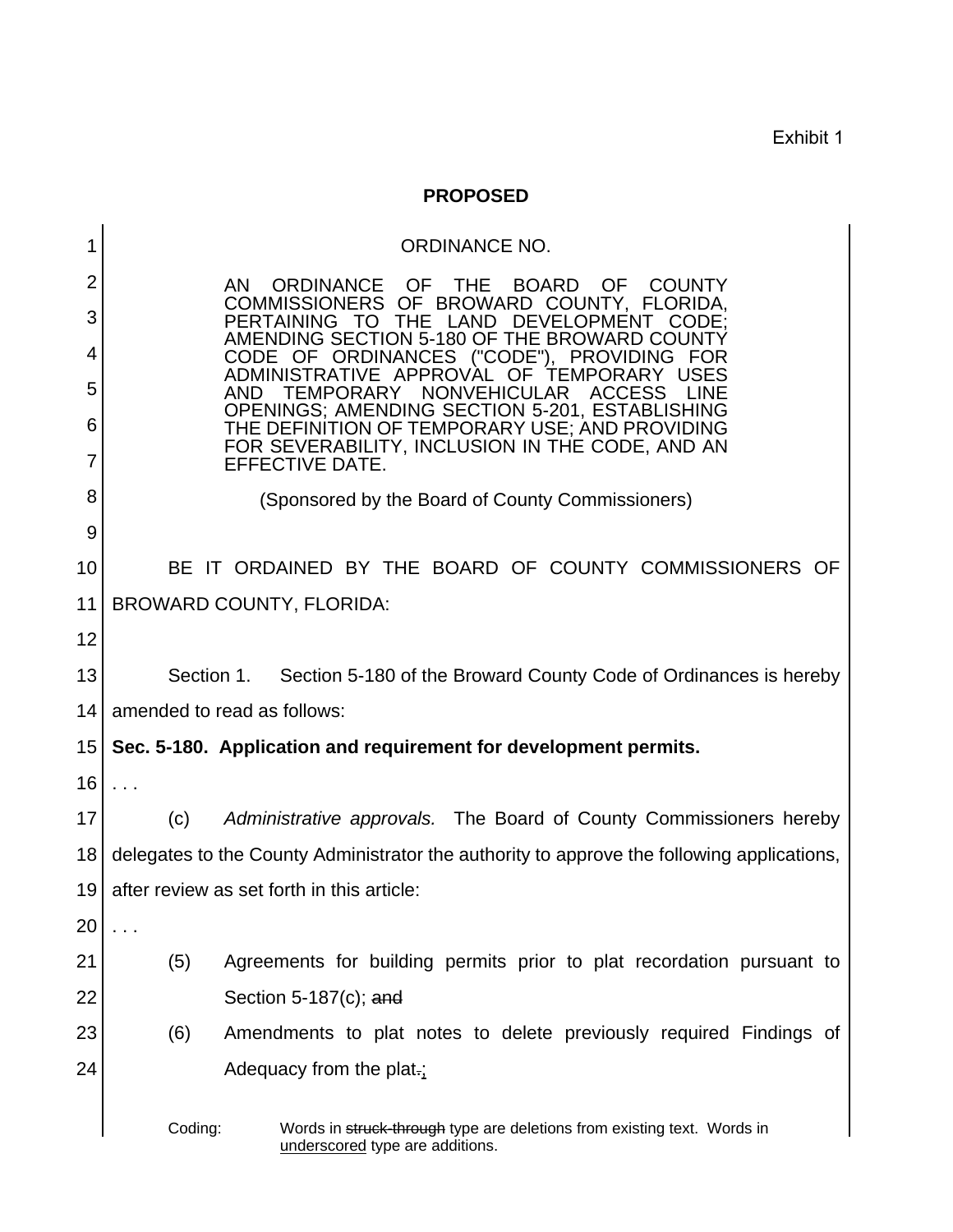| 1              | (7)                                                                                               | <u>Temporary uses including, but not limited to, temporary outdoor storage of</u>                          |  |
|----------------|---------------------------------------------------------------------------------------------------|------------------------------------------------------------------------------------------------------------|--|
| $\overline{2}$ |                                                                                                   | construction materials, staging for vehicles and equipment, temporary                                      |  |
| 3              |                                                                                                   | trailers associated with construction or sales, and temporary surface                                      |  |
| 4              |                                                                                                   | parking during construction; and                                                                           |  |
| 5              | (8)                                                                                               | Temporary nonvehicular access line openings associated with construction                                   |  |
| 6              |                                                                                                   | <u>or other temporary uses.</u>                                                                            |  |
| 7              |                                                                                                   |                                                                                                            |  |
| 8              | Section 2.                                                                                        | Section 5-201 of the Broward County Code of Ordinances is hereby                                           |  |
| 9              | amended to read as follows:                                                                       |                                                                                                            |  |
| 10             |                                                                                                   | Sec. 5-201. Definitions.                                                                                   |  |
| 11             |                                                                                                   |                                                                                                            |  |
| 12             | Surface water management system. The collection of devices, improvements, or                      |                                                                                                            |  |
| 13             | natural systems whereby surface waters are controlled, impounded, or obstructed. The              |                                                                                                            |  |
| 14             | term includes dams, impoundments, reservoirs, and appurtenant works as defined in                 |                                                                                                            |  |
| 15             | § 373.403(1) - (4), F.S. Sections 373.403(1) through (4), Florida Statutes, as well as all        |                                                                                                            |  |
| 16             | artificial structures including, but not limited to, ditches, canals, conduits, channels,         |                                                                                                            |  |
| 17             | culverts, pipes, and other construction that conveys, impounds, or controls surface water.        |                                                                                                            |  |
| 18             | Temporary use. A use that is of a short-term nature or fixed duration, that is                    |                                                                                                            |  |
| 19             | established with the intent to discontinue such use upon the expiration of a period of time,      |                                                                                                            |  |
| 20             | and that does not involve the construction or alteration of any permanent building(s).            |                                                                                                            |  |
| 21             | .                                                                                                 |                                                                                                            |  |
| 22             | Section 3.                                                                                        | Severability.                                                                                              |  |
| 23             | If any portion of this Ordinance is determined by any court to be invalid, the invalid            |                                                                                                            |  |
| 24             | portion will be stricken, and such striking will not affect the validity of the remainder of this |                                                                                                            |  |
|                | Coding:                                                                                           | Words in struck-through type are deletions from existing text. Words in<br>underscored type are additions. |  |